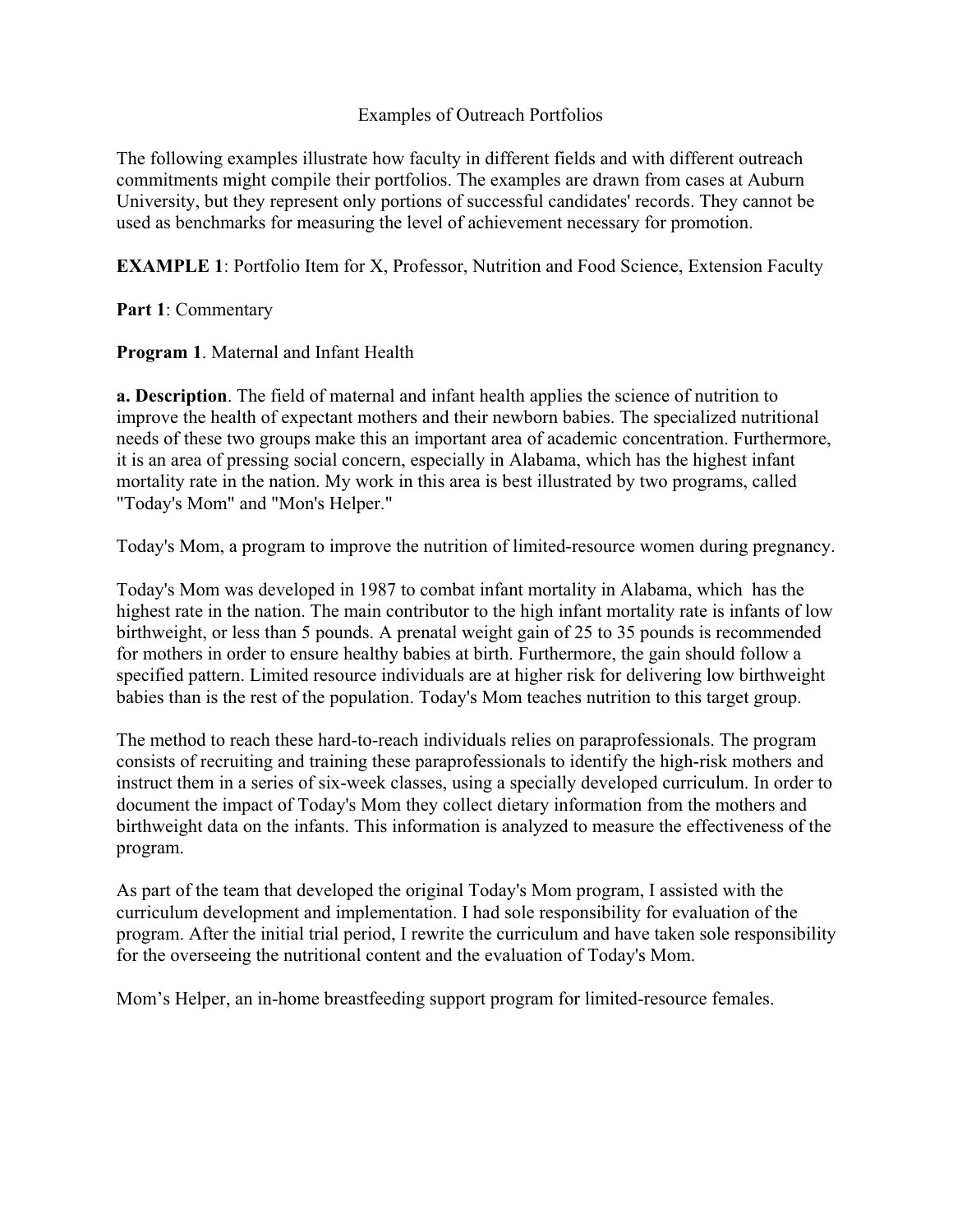The goal of this program is to increase breastfeeding and the use of proper breastfeeding techniques among low-income mothers in Alabama. In the early 1990's some groups in Alabama, especially the poor and minorities, had breastfeeding rates at the time of hospital discharge of about 10 percent, compared to a nationally recommended rate of 75 percent. The link between proper breastfeeding and the health of infants was already well established. So, the need was to create and test a program to improve breastfeeding among the target population.

I adapted the concept of peer counselors, trained paraprofessionals, to provide continued assistance, support, and encouragement for expectant and new mothers. A USDA grant funded a three-year pilot project (1992-1995) in four rural Alabama counties, where we found a breastfeeding rate among the target population of only 6 percent. I directed the project, wrote the manual, designed and conducted the training program for the peer counselors, created three assessment instruments, and collected and analyzed data to evaluate the results. Based upon its documented success, the program has been expanded to eighteen counties.

The unique design of Mom's Helper offers valuable assets to a rural community by bridging the gap between professionals and clients in communities that lack adequate health care. Moreover, this assistance can be provided as house visits or hospital visits, thereby removing a transportation barrier. I continue to support all phases of the program.

**b. Mission**. I have a 100% Extension appointment and hold the only Extension nutritionist faculty position in Alabama. The Maternal and Infant Health program is an important part of Extension's mission and certainly a major part of mine. I have devoted approximately 25 percent of my time to this area.

**c. Scholarship**. My work in maternal and infant health exhibits scholarship of integration and application. It draws upon the following disciplines:

- • Nutrition. It is well documented that healthy mothers have healthy babies. Wellnourished mothers contribute to the nutritional well-being of the baby. Moreover, important substances, such as colostrum, are only passed to infants by nursing mothers. Babies cannot receive these important immune protectors that fight infections through formula.
- Child development. Babies that weigh at least 7.5 pounds have fewer developmental problems than low birthweight babies. Furthermore, research documents that breastfed children score higher on I.Q. tests than their formula-fed counterparts. Finally, breastfeeding allows skin-to-skin contact between mother and child that has been found to be an important developmental need of an infant.
- Anatomy & physiology. Many mothers do not understand the supply and demand cycle of breastfeeding. A clear understanding of the breast anatomy and physiology during lactation is essential to successful breastfeeding. In addition, proper positioning of the infant during breastfeeding leads to longer duration of breastfeeding.
- Education and peer counseling. Both programs involve a variety of teaching techniques Peer counselors and paraprofessionals are extensively trained in methods for educating mothers on nutrition, anatomy and physiology, and health. In addition, they are instructed on group teaching dynamics and individual counseling.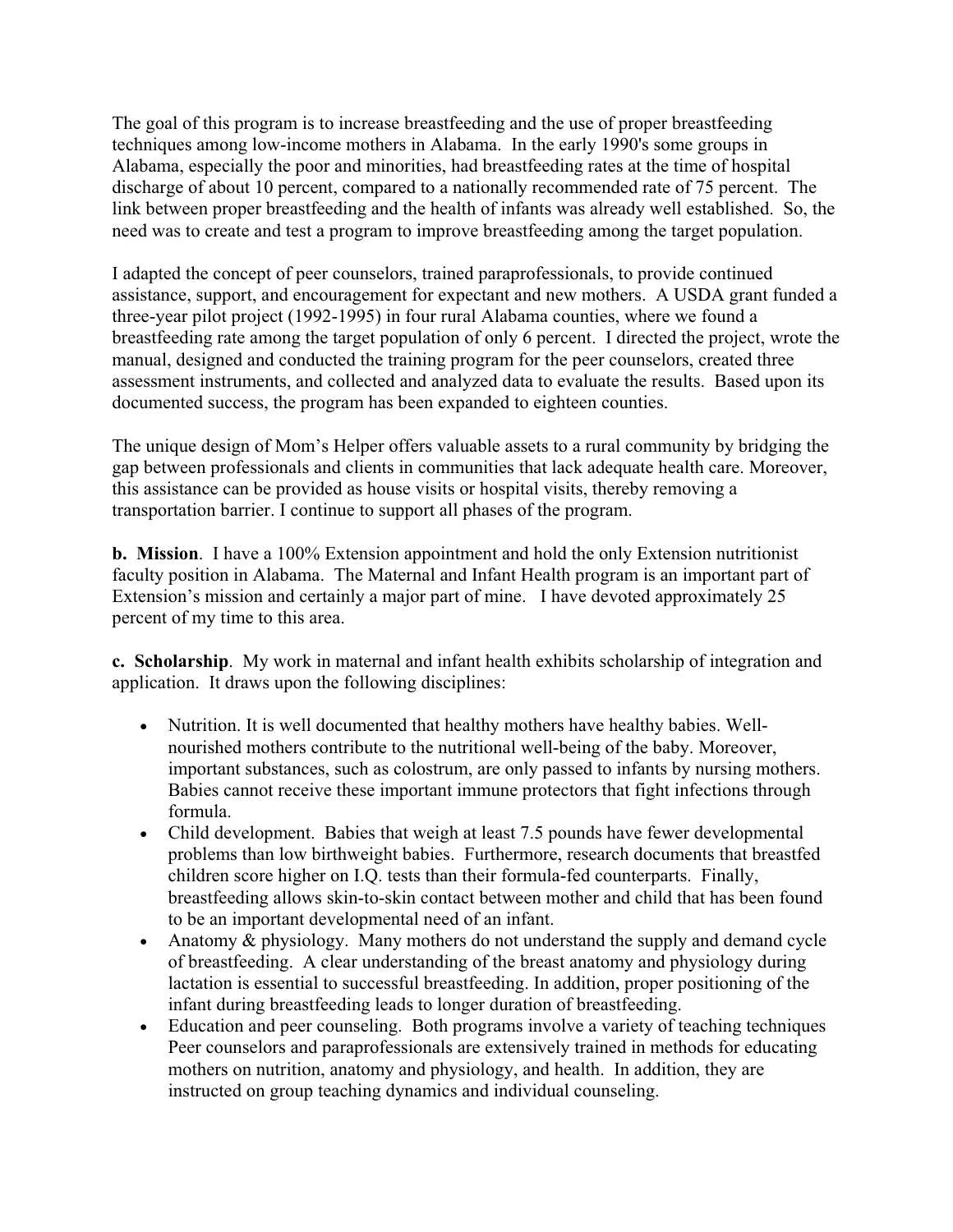Both Today's Mom and Mom's Helper required careful evaluation in order to test the utility of the design for the target population. This work has resulted in a number of publications and other products, which are listed under research or outreach in this dossier:

- three refereed articles (Prof. X, Marshall A (1999); Prof. X, Tate D, Blount L, Goebel V. (1989); Barron S, Lane H, Hannon T, Prof. X, Williams J (1988) and two others under review
- one invited article, Prof.  $X(2000)$
- two national reports, Prof. X, Bobroff L, Forester D (1991); and Prof. X, Witcher B (1989)
- nine abstracts
- thirty-seven Extension publications
- six curricula and manuals
- three videos

In the last eight years I have been asked to referee 16 journal articles dealing with infant or maternal health.

**d. Impact and recognition**.The design of Today's Mom won two awards: United States Department of Agriculture (USDA) "Superior Service National Group Award" and the "Teamwork in Extension Award" from the Alabama Cooperative Extension Service, both in 1991. The program is now operating in 40 Alabama counties. Its effectiveness can be seen in the fact that in 1989-99 the rate of infant mortality for Today's Mom participants, a highly vulnerable group, was less than one third of the state average. The Today's Mom program was a pioneer infant and maternal health program in the United States. Every aspect of the program, including the curriculum, the publications, and videos have been purchased for use in thirty other states at last count. One Extension publication, *Baby's First Year Calendar*, has sold over 500,000 copies.

The proposal for the Mom's Helper pilot project won a USDA grant of \$92,000. As a result of the pilot, breastfeeding among the target population of 528 women rose from 6 percent to 51 percent. Cooperative Extension has now implemented the program in 18 counties. At last count, fifteen other states have purchased the manual for use in breastfeeding programs.

A recent study at Iowa State University indicated that each \$1 spent on individuals in the Expanded Food and Nutrition Education Program, in which Today's Mom and Mom's Helper have been incorporated, saves \$10.64 in health care costs The savings for Alabama is in excess of \$20.3 million annually.

**Program 2**. Nutrition Education

(Omitted in this example.)

**Part 2:** Products and Activities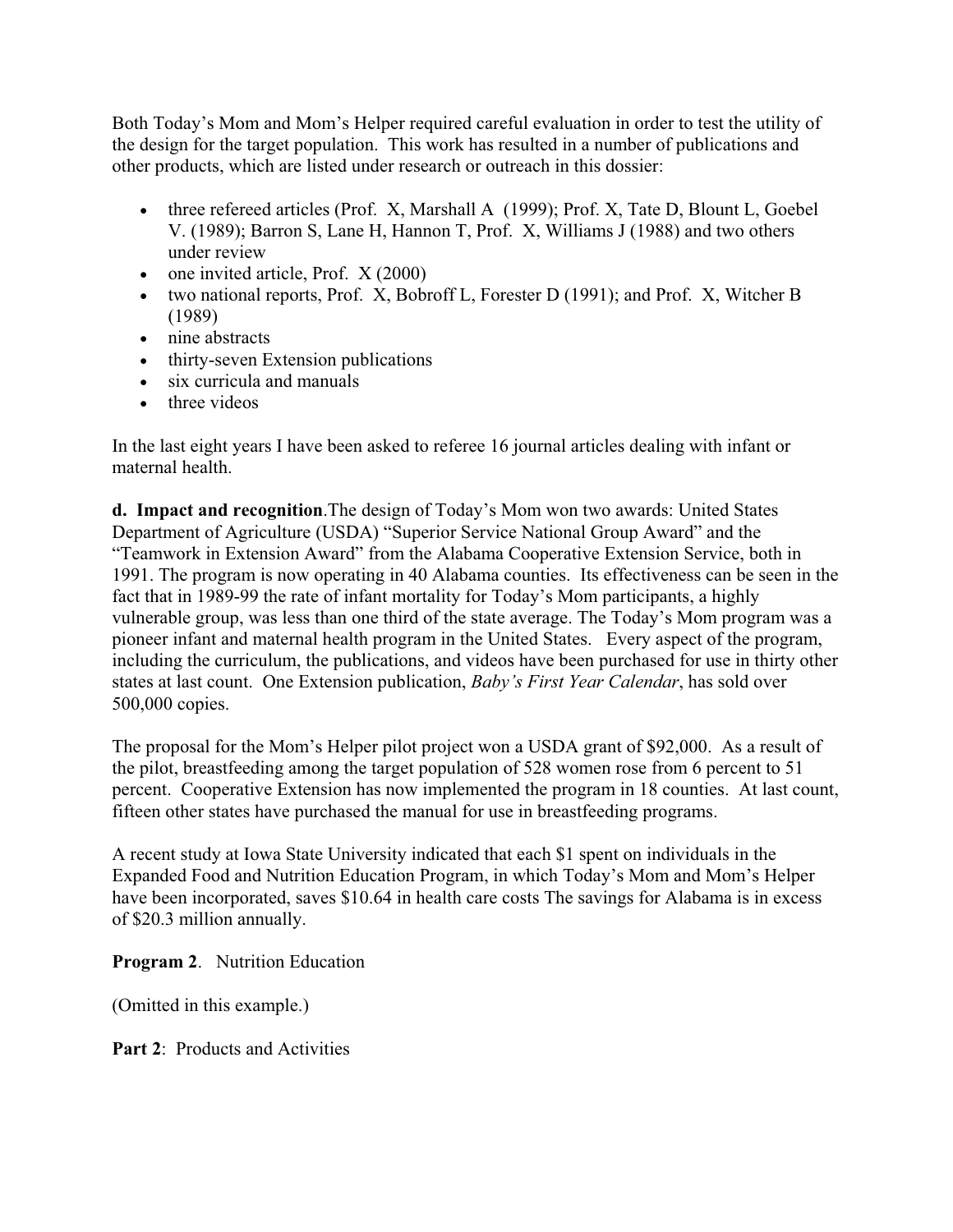**a. Instructional activities**. The instructional challenge of my work is to make research information on good nutrition and its health benefits accessible to target populations in Alabama. The task of presenting the information to these groups falls primarily on the network of Extension Agents and associated paraprofessionals. My roles are to monitor current research in the science of nutrition, translate findings into usable information that fits the culture and educational levels of the audiences, and instruct the instructors in the delivery of this information. Instructional products and activities include:

# **(1) Curricula**.

Prof. X. Mom's Helper: *An In-Home Breastfeeding Education and Support Program*. Auburn, Ala: Alabama Cooperative Extension System; 1999.

Prof. X. Jones F. *Simply Good Cooking*. Auburn, Ala: Alabama Cooperative Extension System; 1997. (75% contribution)

Dicken B., Minniefield D., Prof. X. *Meal Time Family Time*. Auburn, Ala: Alabama Cooperative Extension System; 1996. *NOTE: evaluation in progress*. (95% contribution)

Struempler, B. *Eating Right is Basic*. Auburn, Ala: Alabama Cooperative Extension System; 1996. *NOTE: original curriculum from Michigan; major revisions made for use in Alabama's Nutrition Education Program*.

McLean R, Prof. X. *Play it Safe Bingo*. Auburn, Ala: Alabama Cooperative Extension System; 1996. (30% contribution)

Prof. X, Jelinek S. *Salt & Pepper*. Auburn, Ala: Alabama Cooperative Extension System; 1996. (50% contribution)

Prof. X, Sealey-Potts C. *Let's Eat*. Auburn, Ala: Alabama Cooperative Extension System; 1995. *NOTE: evaluation in progress*. (95% contribution); 1996 revision (100% contribution)

Prof. X, Sealey-Potts C. *Good Food, Good Health*. Auburn, Ala: Alabama Cooperative Extension System; 1995. *NOTE: evaluation in progress*. (95% contribution); 1996 revision (100% contribution)

Prof. X, Sealey-Potts C, Derrig J. *Nutrition Activities Sourcebook, Volume I*. Auburn, Ala: Alabama Cooperative Extension System; (50% contribution)

Prof. X, Sealey-Potts C, Derrig J. *Nutrition Activities Sourcebook, Volume II*. Auburn, Ala: Alabama Cooperative Extension System; 1995. (50% contribution); 2000 revision (100% contribution).

Prof. X, Sealey-Potts C. *Food Demonstration Packet*. Auburn, Ala: Alabama Cooperative Extension System; 1995. (50% contribution); 2000 revision (100% contribution)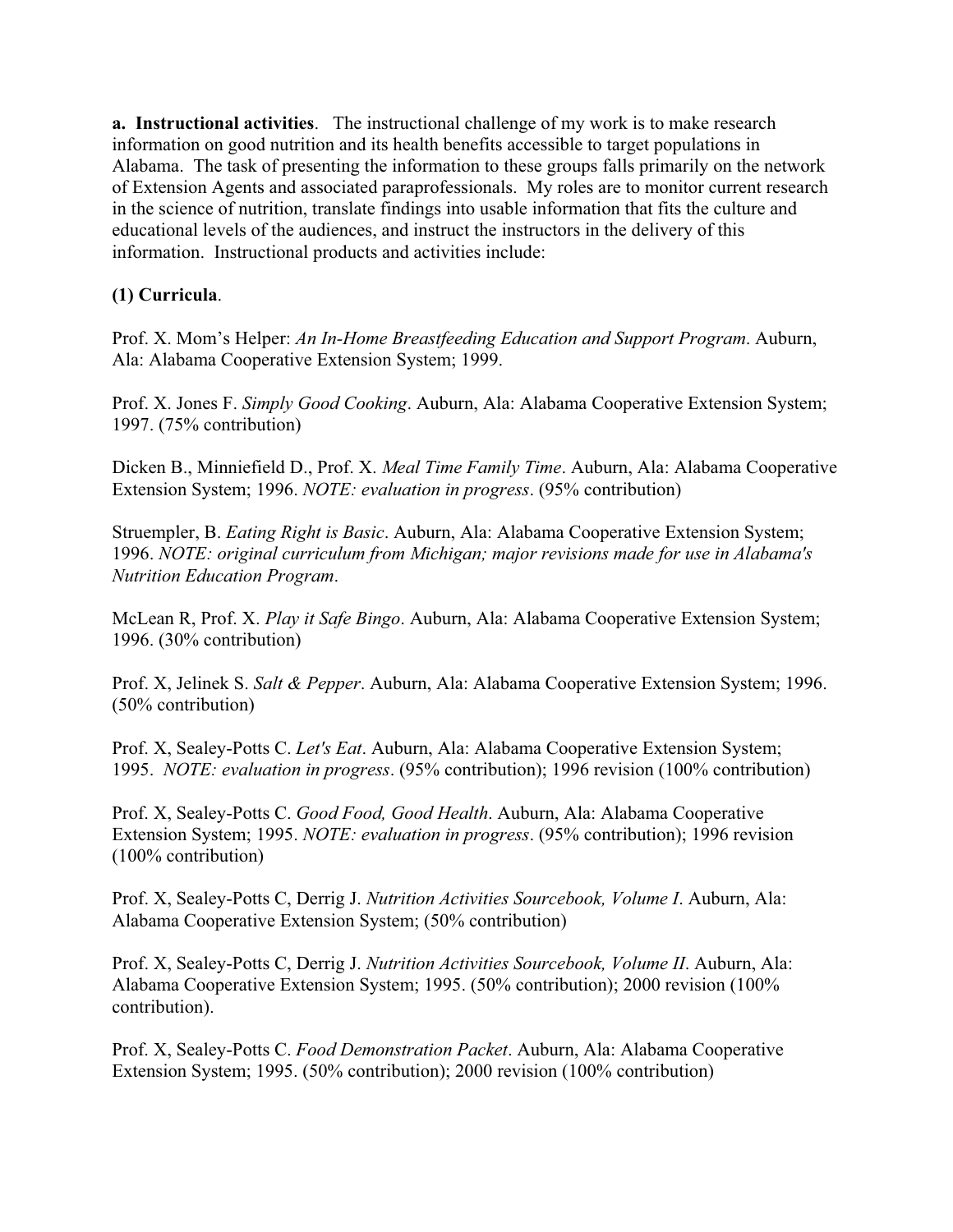Prof. X. *Eating Right is Basic Leader Guide*. Auburn, Ala: Alabama Cooperative Extension System; 1995.

Prof. X, Jarrett J. *Today's Mom*. Auburn, Ala: Alabama Cooperative Extension System; 1994. (60% contribution)

Prof. X, Gaines M, Lovelace D. *Mom's Helper*. Auburn, Ala: Alabama Cooperative Extension System; 1994. (90% contribution)

Prof. X. *Take the Lean Step, Stop Those Extra Pounds*. Auburn, Ala: Alabama Cooperative Extension System; 1992.

Prof. X. *Prime Time Nutrition...For Mature Individuals Only*. Auburn, Ala: Alabama Cooperative Extension System; 1992.

Blount L, Goebel V, Prof. X, Crayton E. *Today's Mom Program Manual*. Auburn, Ala; Alabama Cooperative Extension System; 1991. (30% contribution)

### **(2) Instructional game**s.

Prof. X, Hayner D. *Come and Get It. Auburn, Ala: Alabama Cooperative Extension System*; 2000. (60% contribution)

 Prof. X, Parmer S. *Who wants to be a millionaire…and a nutrition whiz*? Auburn, Ala: Alabama Cooperative Extension System; 2000. (50% contribution)

Prof. X, Cobrin S. *Feed Your Mind*. Auburn, Ala: Alabama Cooperative Extension System; 1999.(60% contribution)

**(3) Alabama In-Service Training**. One of my responsibilities as the Extension Nutritionist is to provide in-depth training for Extension County Agents, Extension Program Assistants and non-Extension health care professionals. The training sessions present current research information to keep professionals up-to-date or new curricula. I have presented a total of 31 such training sessions ranging from one to five days. In 24 of the cases I was also the developer or codeveloper. Examples include:

"Today's Mom." Alabama Cooperative Extension Service: 20 Supervising Agents/Program Assistants, instructional full-day workshop, New Brockton, April 1992, developer, presenter.

"Mom's Helper," Alabama Cooperative Extension System: 35 Supervising Agents/Program Assistants, instructional three-day workshop. Auburn, January 1999, developer, co-presenter

#### **(4) Lectures and workshops, 1984-199**9.

Research-based lectures for Alabama Extension personnel - 16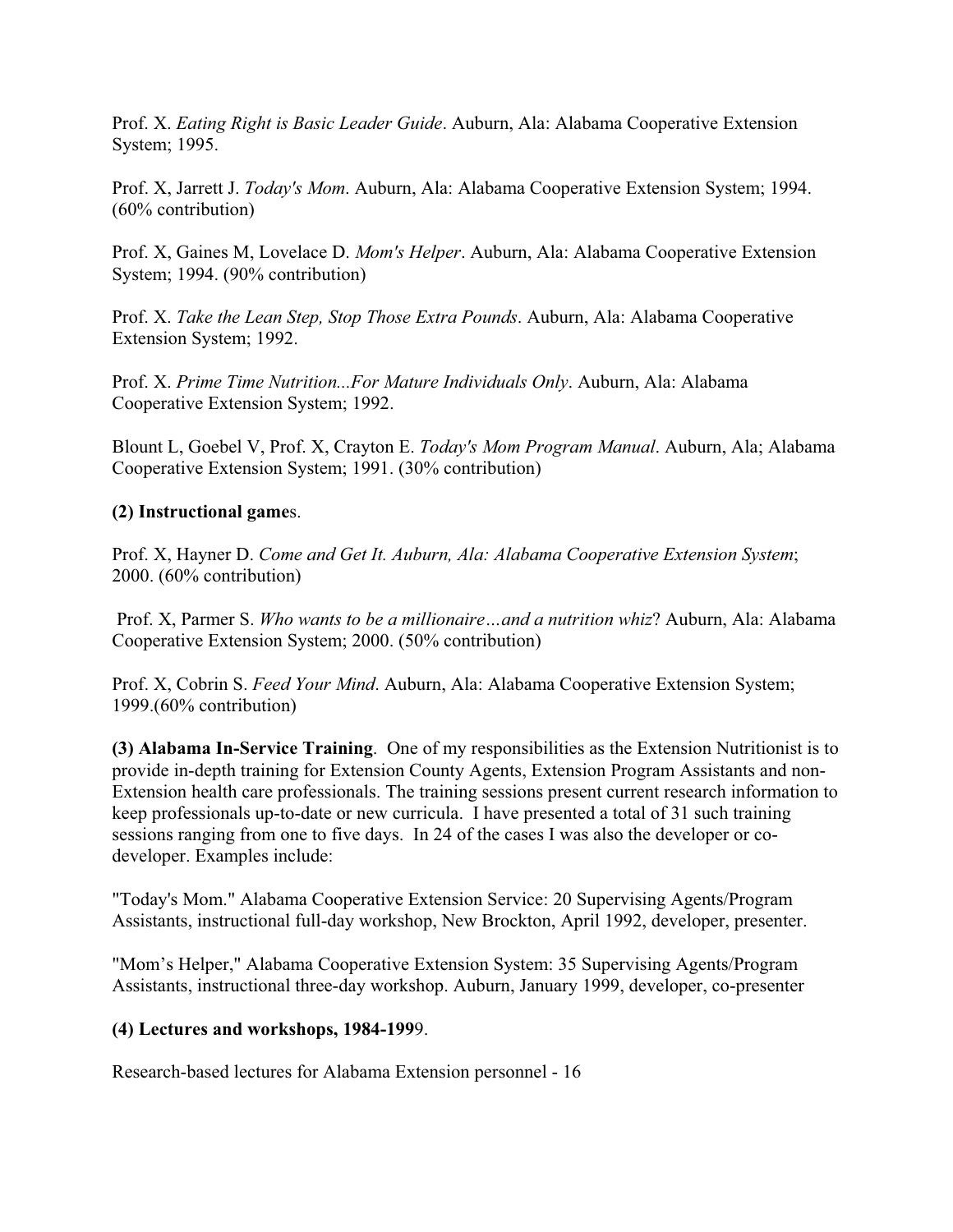Research-based lectures for non-Extension professionals in multi-county meetings - 18

Lectures for statewide audiences - 33

Presentations for regional, national, or national meetings - 16.

**(5) Mass Media**. This includes clips and interviews for radio and television, articles for distribution to newspapers and magazines, articles for newsletters, copy for County Agents to use in local newspapers. From 1984 through 1999 I made 1,637 such contributions to mass media.

### **b. Technical assistance (problem solving)**.

Part of my responsibility as the state nutritionist is to respond to individual inquiries. From 1984 through 1999 I dealt with 35,800 contacts by telephone, mail, or email.

In addition, I led or contributed to the following major projects:

"Today's Mom," a program to improve the nutrition of limited-resource women during pregnancy. (Described in Commentary, above.)

Mom's Helper, an in-home breastfeeding support program for limited-resource females. (Described in Commentary, above.)

"Nutrition Education Program in Alabama," a program to improve the nutrition of all limitedresource individual in Alabama. I am co-PI for this annual contract, totaling more than \$8 million in 2000-01. I direct all nutrition activities for 70 professionals that teach nutrition mainly throughout the school systems in Alabama.

## **c. Outreach publication**s.

## **(1) Books**

Prof. X. *Diabetes Learn-at-Home*. Auburn, Ala: Alabama Cooperative Extension Service; 1987. 89 pages.

#### **(2) Published manuals and report**s.

Prof. X, Bobroff L, Forester D. Extension in the Nineties: Addressing Critical Issues in Nutrition, Diet and Health. *National Association of State Universities and Land-Grant Colleges (NASULGC) Extension Committee on Organization and Policy (ECOP)*. 1991. (33% contribution) 27 pages.

Prof. X, Witcher B. Infant Mortality: Implications for Nutrition Education. *National Association of State Universities and Land-Grant Colleges (NASULGC) Extension Committee on Organization and Policy (ECOP)*. 1989. (50% contribution). 18 pages.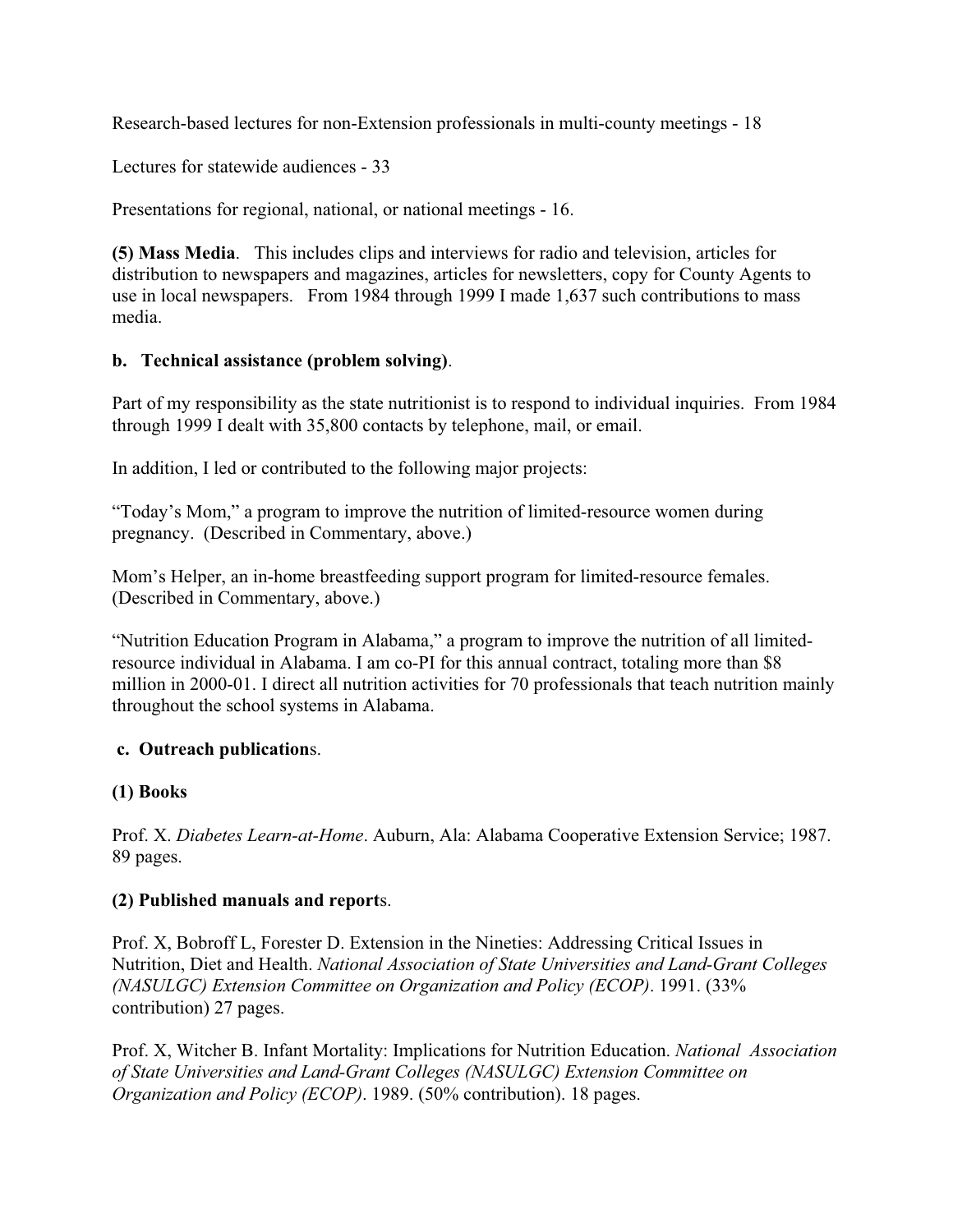**(3) Article-length publications**. (Note: research articles based on Extension work are listed under Research.)

Prof. X, Brown A, Sanders L, Jelinek S. Understanding of the new food label by extension professionals. *Journal of Extension*. April 1997 (35); pp 1-5. (electronic journal; 70% contribution). Refereed.

Prof. X. Cardiovascular update '86--cooking lite, eating right. *Extension Review*. Spring Edition. 1987; 28-29. Refereed.

Prof. X. Progress toward nutrition-related Healthy Alabama 2000 objectives.*Journal of the Alabama Academy of Sciences*. 1993; 64:298-310. Invited.

## **(4) Proceedings**

Prof. X. *Apples -- With or Without Worms*. Southern Regional Workshop on Sustainable Agriculture. 1991; 8 pages.

Prof. X. *Linkages: Agricultural Production and Human Health*. National Extension Integrated Pest Management Conference. 1990; 66-67.

### **(5) Other types of publications**

**Abstracts,** a total of 24. Examples include:

Prof. X. *Simply Good Cooking: A Community Nutrition Program*. Society for Nutrition Education,1999.

Prof. X, Marshall A. *Nutrition knowledge and dietary habits of limited resource Alabamians*. Society for Nutrition Education, July 1998.

**Invited Book and Journal Article Reviews,** a total of 16. Examples include:

Prof. X. A Comparison of the Relationship Between Nutrition Knowledge and Nutrition Risk of Elderly Residing Independently in the Community. *Journal of Nutrition for the Elderly*, November 1999.

Prof. X. Evaluation of a Training Program Preparing Abuelas as Nutrition Educators. *Journal of Nutrition Education*, November 1999.

Prof. X. Improving nutrition of elders: A review of the literature and suggestions for a comprehensive treatment program. *Journal of Nutrition for the Elderly*. October 1998.

Prof. X. Nutrition beliefs and weight loss practices of Lakota Indian adults. *Journal of Nutrition Education*. March 1999.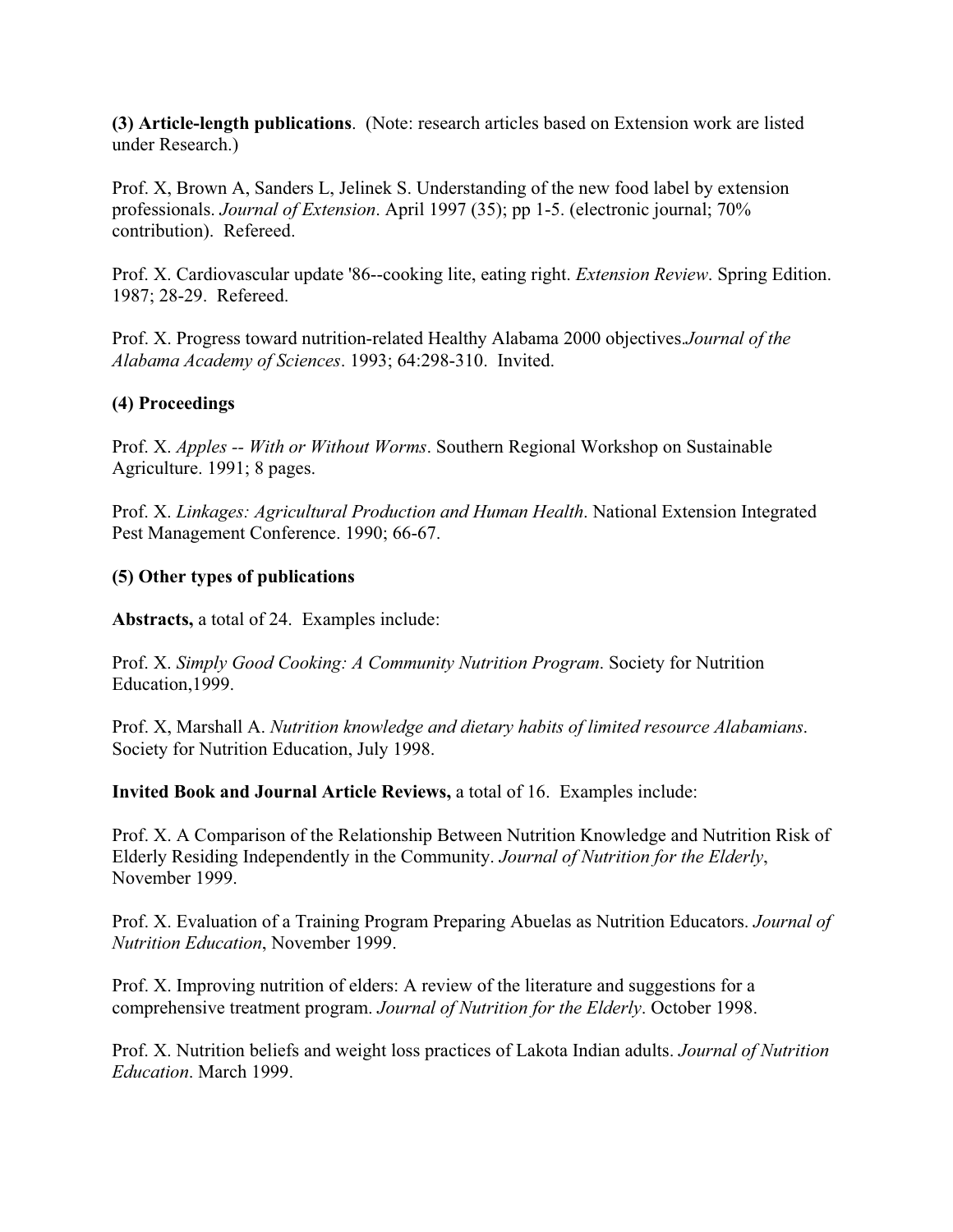**Consumer publications**. Consumer publications are an important educational tool in Extension outreach. As the Extension Nutritionist, one of my main responsibilities is to prepare publication for free distribution to consumers in Alabama. Based on issue and needs of Alabamians, publication topics are selected. Topics vary widely as needs differ among audiences. Target audiences may include adult consumers, teenagers, mothers with young children and the elderly. Consideration must also be given to literacy levels so that outreach can be most effective. In general, publication topics include weight management, pregnancy and breastfeeding, general health and wellness and diet/disease relationships. Total - 90 such publications. Examples include:

Prof. X, Marshall A. *Food News: Eat More With Less*. Auburn, Ala: Alabama Cooperative Extension System; 1995. HE-740. *NOTE: 100,000 copies were distributed in a 2-month period to food stamp recipients in Alabam*a. (70% contribution)

Prof. X. *Trim and Slim Learn-at-Home*. Auburn, Ala: Alabama Cooperative Extension Service; 1984; HE-548 (5 lessons). *NOTE: I received a National Merit Award (one of ten) from the Food and Drug Administration (FDA) and National Coalition for Consumer Education publication contest in 1988*.

Prof. X, Knight P. *Drug-Nutrient Interactions*. Auburn, Ala: Alabama Cooperative Extension Service; 1987; HE-594. *NOTE: distributed through the Veterans Hospital Administration in all states*. (50% contribution)

**d. Electronic products: computer programs, web sites, etc**.

Prof. X. *Nutriquiz.* Auburn, Ala: Alabama Cooperative Extension Service; 1985.*NOTE: first computer program developed in Alabama Extension Home Economics programs*. (developer)

**e. Other outreach products: videos, job aids, etc**. I wrote video texts and outlined the visual pictures, coordinated most of the video production, located and scheduled actors and actresses for production, supervised editing and final production and approved the final videos.

Prof. X. *Food Labels: Reading Between the Lines*. Auburn, Ala: Alabama Cooperative Extension Service; 1994, 35 minutes. *NOTE: Video was introduced nationally as part of a 60-minute satellite program*.

Prof. X, Fowlkes B. *Menu Planning in 12 Easy Steps*. Auburn, Ala: Alabama Cooperative Extension Service; 1994, 11 minutes. *NOTE: All 900 child care providers in the United States Department of Agriculture (USDA) Child and Adult Care Food Program in Alabama have been instructed by this video education*. (50% contribution)

Prof. X. *Teen Nutrition (Part I)*. Auburn, Ala: Alabama Cooperative Extension Service; 11 minutes.

Prof. X. *Teen Nutrition (Part II)*. Auburn, Ala: Alabama Cooperative Extension Service; 1991, 11 minutes.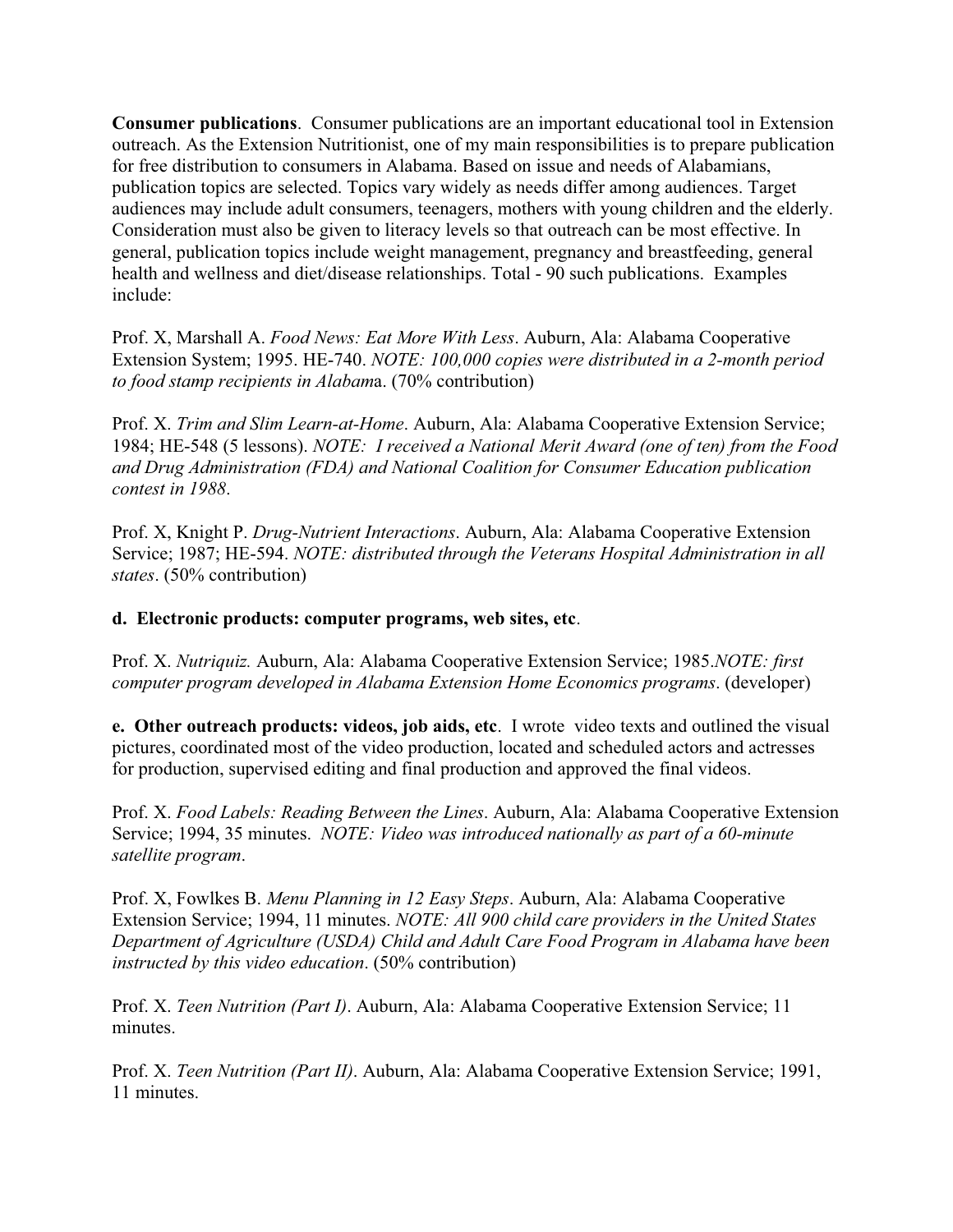Prof. X. *Prime Time Nutrition (Part I)*. Auburn, Ala: Alabama Cooperative Extension Service; 1991, 20 minutes.

Prof. X. *Prime Time Nutrition (Part II)*. Auburn, Ala: Alabama Cooperative Extension Service; 1991, 12 minutes.

Prof. X. *Food Labeling Update*. Auburn, Ala: Alabama Cooperative Extension Service; 1991, 5 minutes.

Prof. X. *Nutrition and the Elderly. Birmingham, Al*a: Veterans Administration Hospital; 1990, 55 minutes. NOTE: Video was distributed nationally through Veterans Administration Hospital system.

Prof. X. *Image Building. Auburn, Ala*: Alabama Cooperative Extension Service; 1988, 5 minutes.

Prof. X. *Cholesterol 200--Eating For Your Heart's Sake*. Auburn, Ala: Alabama Cooperative Extension Service; 1988, 15 minutes. *Note: According to video library records, this video was the most widely distributed Alabama Extension video nationally (n=35 states) and the most requested video statewide in 1998-90*.

Prof. X. *Dairy Does A Body Good*. Chicago, Ill: National Dairy Council; 1988, 10 minutes and guide for youth education.

Zenoble O, Prof. X. *Mom To Be: It's O.K. To Gain Weight*. Auburn, Ala: Alabama Cooperative Extension Service; 1988, 14 minutes. *NOTE: Video has been purchased by 30+ states; used with Today's Mom curriculum*. (40% contribution)

Zenoble O, Prof. X. *Mom To Be: Old Wives' Tales For New Mothers*. Auburn, Ala: Alabama Cooperative Extension Service; 1988, 19 minutes. *NOTE: Video has been purchased by 30+ states; used with Today's Mom curriculum*. (40% contribution).

Zenoble O, Prof. X. *Mom To Be: Eating Right For Your New Baby*. Auburn, Ala: Alabama Cooperative Extension Service; 1988, 19 minutes. *NOTE: Video has been purchased by 30+ states; used with Today's Mom curriculum*. (40% contribution)

Prof. X. *Cooking Lite, Eating Right*. Auburn, Ala: Alabama Cooperative Extension Service; 1987, 22 minutes. *NOTE: According to Extension Communication video library records in 1987, this video was the most widely distributed Alabama Extension video nationally (n=25 states) and the most requested video statewide in 1987*.

Prof. X. *Eating For Your Health*. Auburn, Ala: Alabama Cooperative Extension Service; 1987, 15 minutes.

Prof. X. *Health Related Fitness In-Service Training*. Auburn, Ala: Alabama Cooperative Extension Service; 1987, 30 minutes.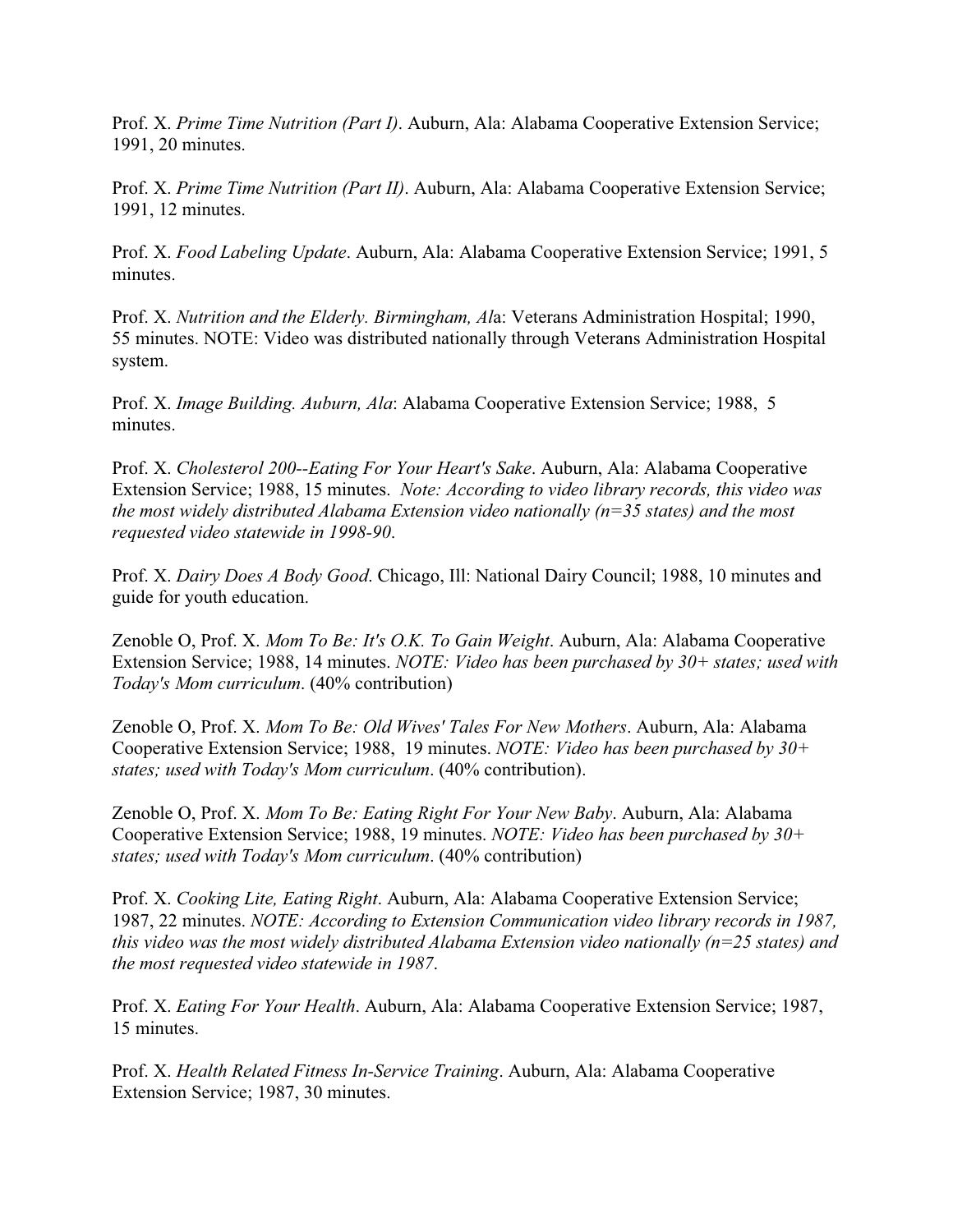#### **f. Copyrights, patents, and inventions**. None.

#### **g. Contracts, grants, and gifts**.

Johnson M, Prof. X, Turner J. *Food Stamp Project Nutrition Education Program.*Funded by U.S. Department of Agriculture, Food and Nutrition Service. This is a series of six grants awarded annually from 1995 through 2001 totaling over \$16.5 million with another \$17 million in match provided by the Alabama Cooperative Extension system. I serve as co-principal investigator with a 33 percent contribution.

Prof. X, Turner J, Johnson M. *Nutrition Education Plan*. Funded by United States Department of Agriculture Food and Consumer Services. \$1,200,000. Project period October 1995 through September 1996. *NOTE: In addition, \$1.2 million provided was match by the Alabama Cooperative Extension System for project total of \$2,400,000*. (Co-PI, 33% contribution).

Prof. X. *Mom's Helper*. Funded by United States Department of Agriculture Cooperative Extension Service. \$92,000. Project period October 1992 through September 1995.

Prof. X. *5-A-Day Focus Groups*. Funded by Alabama Association of Family and Consumer Sciences. \$500. Project period May 1994 through April 1995.

Prof. X. *Physicians' Alabama Opportunity Fair*. Alabama Family Practice Rural Health Board. \$20,000. Project period January 1992 through December 1992.

Prof. X. *Healthy Beginnings Newsletter*. Funded by March of Dimes, Southern Region. \$5,000. Project period January 1991 through December 1991.

Prof. X. *Healthy Beginnings Newsletter*. Funded by March of Dimes, Northern Region. \$10,000. Project period January 1991 through December 1991.

Prof. X. *Peer Support Intervention for Cardiovascular Risk among African-American Women, Ages 40 and Older*. Funded by National Institute of Health, subcontract with University of Alabama at Birmingham. \$14,215. Project period September 30,1999 through September 28, 2000.

Prof. X. *Peer Support Intervention for Cardiovascular Risk among African American Women, Ages 40 and Older*. Funded by National Institute of Health, subcontract with University of Alabama at Birmingham. \$12,000 for a graduate student assistantship. Project period September 30, 1999 through September 29, 2000.

Prof. X. *Peer Support Intervention for Cardiovascular Risk among African-American Women, Ages 40 and Older*. Funded by National Institute of Health, subcontract with University of Alabama at Birmingham. \$14,215. Project period September 30,1998 through September 28, 1999.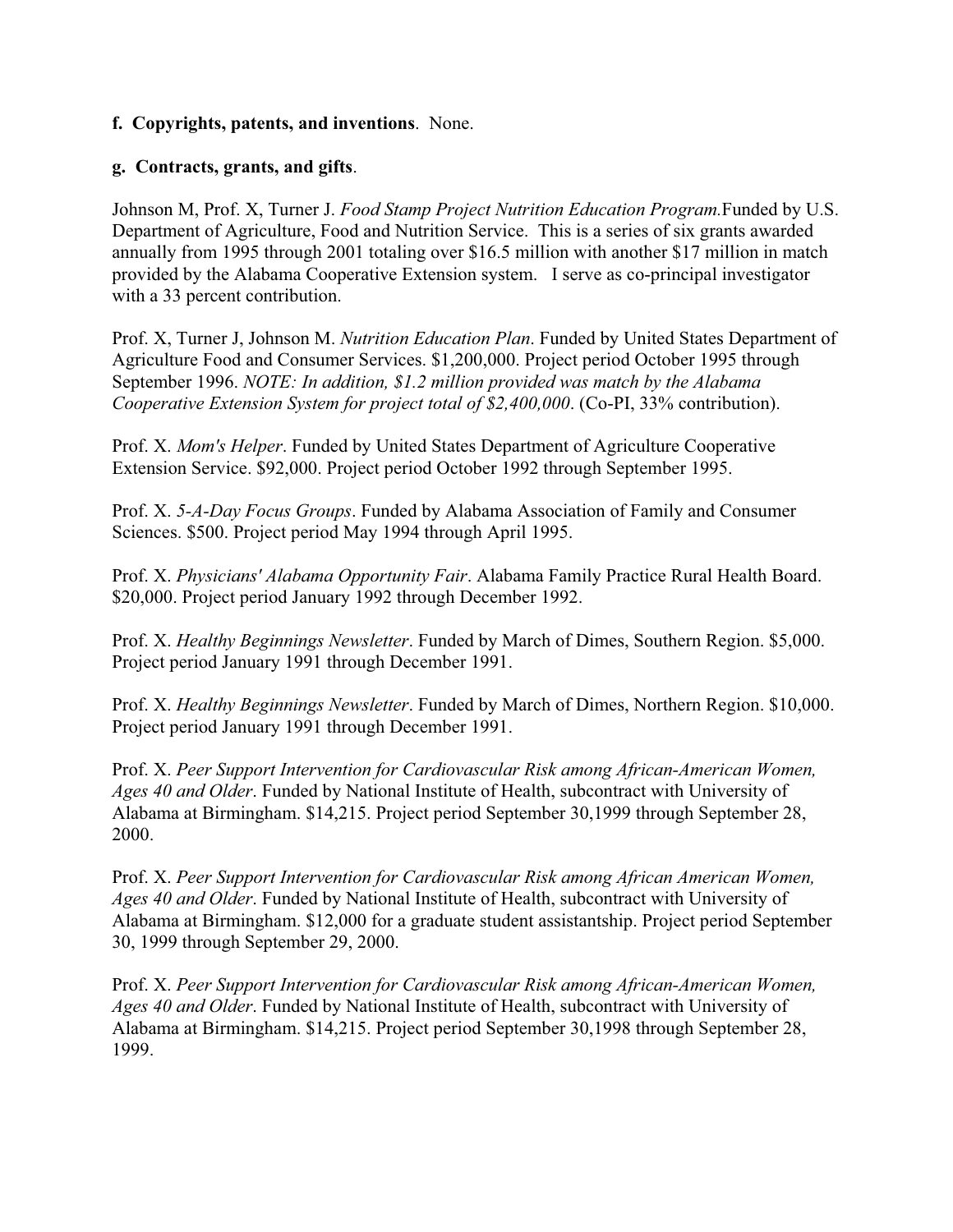Prof. X. *Peer Support Intervention for Cardiovascular Risk among African-American Women, Ages 40 and Older*. Funded by National Institute of Health, subcontract with University of Alabama at Birmingham. \$12,000 for a graduate student assistantship. Project period September 30, 1998 through September 29, 1999.

Prof. X. *Peer Support Intervention for Cardiovascular Risk among African American Women, Aged 40 and Older*. Funded by National Institute of Health, subcontract with University of Alabama at Birmingham. \$42,865. Project period September 30, 1997 through September 29, 1998.

Prof. X. *Peer Support Intervention for Cardiovascular Risk among African-American Women, Ages 40 and Older*. Funded by National Institute of Health, subcontract with University of Alabama at Birmingham. \$12,000 for a graduate student assistantship. Project period September 30, 1997 through September 29, 1998.

Jelinek S, Prof. X, Johnson M. *Food Stamp Education (Nutrition) Network*. Funded by United States Department of Agriculture Food and Consumer Service. \$99,949. Project period October 1996 through December 1997. (10% contribution)

Prof. X. *Nutrition Network Plan*. Funded by United States Department of Agriculture Food and Consumer Service. \$93,916. Project period October 1995 through September 1996.

Prof. X. *Peer Support Intervention for Cardiovascular Risk among African American Women, Aged 40 and Older*. Funded by National Institute of Health, subcontract with University of Alabama at Birmingham. \$80,307. Project period October 1995 through September 1997. NOTE: An additional \$45,000 was awarded for a 3-year Auburn University research assistantship through the University of Alabama at Birmingham.

I solicited a total of \$63,633 in gifts to support various Extension programs.

**EXAMPLE 2:** Portfolio Item for Y, Professor, Political Science

**Part 1**: Commentary

**Program 1.** Election Administration

**a. Description**. Election administration deals with the myriad functions necessary to carry on elections: registering voters, certifying candidates, preparing ballots, recruiting and training poll workers, overseeing absentee voting, compiling returns, conducting recounts, etc. In the last comprehensive book on the subject, published by the Brookings Institution in 1934, Joseph Harris wrote: "There is probably no other phase of public administration in the United States which is so badly managed as the conduct of elections." Since that time, changes in law and demographics have made the job much more complicated than it was then. Yet before the activities described here there was no national training and certification program and few comprehensive state programs.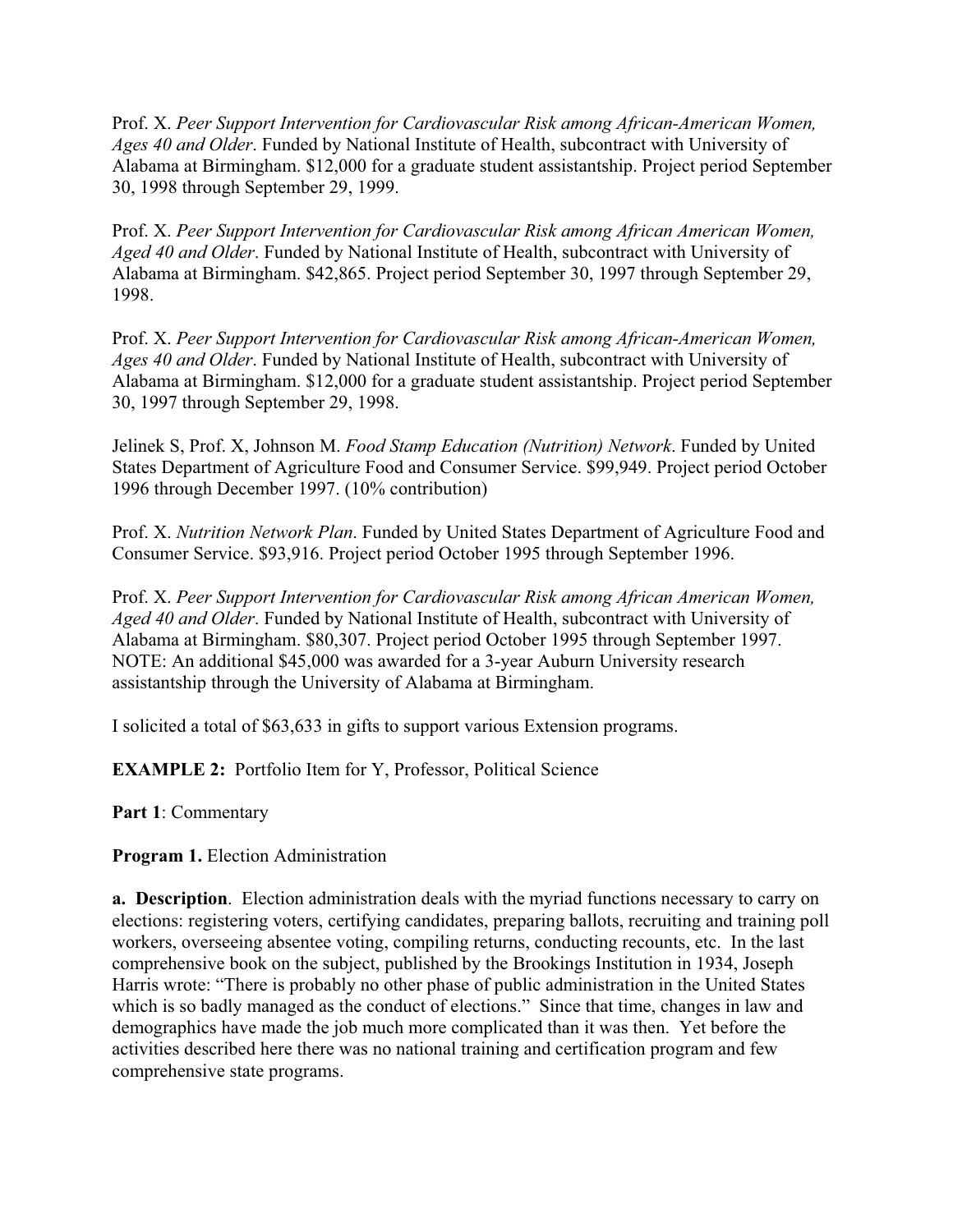Proper administration is obviously critical to the operation of democracy. While laws can set out goals and general procedures, they will not have the desired effects unless they are carried out with competence and integrity. The history of the voting rights struggle in the South and complaints about rigged elections in many other nations attest to the importance of administration.

I began my scholarly interest in this field with a dissertation on the effects of election laws on the ability of the electorate to guide the policies of elected officials. Since then I have participated in a number of outreach projects which have both served the public and increased my knowledge of the field. Three examples illustrate the nature and the cumulative effect of the work

A Training Program for County Election Officials.

Alabama election law divides administrative responsibility among six different offices in each county - probate, judge, sheriff, clerk, registrar, county commissioner and party chairs - each of whom can interpret the law independently within limits set forth in court decisions. I was tasked with creating a statewide training and reference program. My method was to first define the election functions for each office, largely by studying existing practices in sample counties and by interviewing representatives of private companies that printed materials and provided most of the training. Then I analyzed each electoral provision of the Code of Alabama, linking each legal mandate to an administrative function. This step revealed a number of inconsistencies, conflicts, and gaps, which I sought to resolve by reference to court and attorney general opinions. The result was a manual with a section for each office organized by administrative function and cross-referenced to the Code, legal interpretations, and the relevant functions of every other office. (Copy attached.) Other materials included job aids and sound-and-slide presentations for the training of poll workers.

## Implementation of Harris v. Siegelman

In 1988 a federal court order overturned part of Alabama's election laws governing the appointment of poll workers and the conduct of elections at the polling place. As part of the remedy the state was to recruit bi-racial teams of volunteer trainers who would go into 65 of the 67 counties, hold training sessions for anyone wishing to become a poll worker, certify the results to the county appointing boards, and evaluate the counties' implementation of the changes. There was little more than two months to conduct the program before the county appointing boards met. Drawing upon information developed for the earlier training program and my own research on policy implementation, I led the effort by the Center for Governmental Services (CGS) that successfully prepared new materials, recruited and trained volunteers, and trained, tested, and certified prospective poll workers throughout Alabama in time for the election. Later, I collected data on county implementation and prepared a report for the court. I continued to consult on implementation in subsequent elections through 1992.

A National Training Program in Election Administration

The Election Center is a national organization of mostly state and local election officials. It has helped them recognize common administrative problems and goals, despite the differences in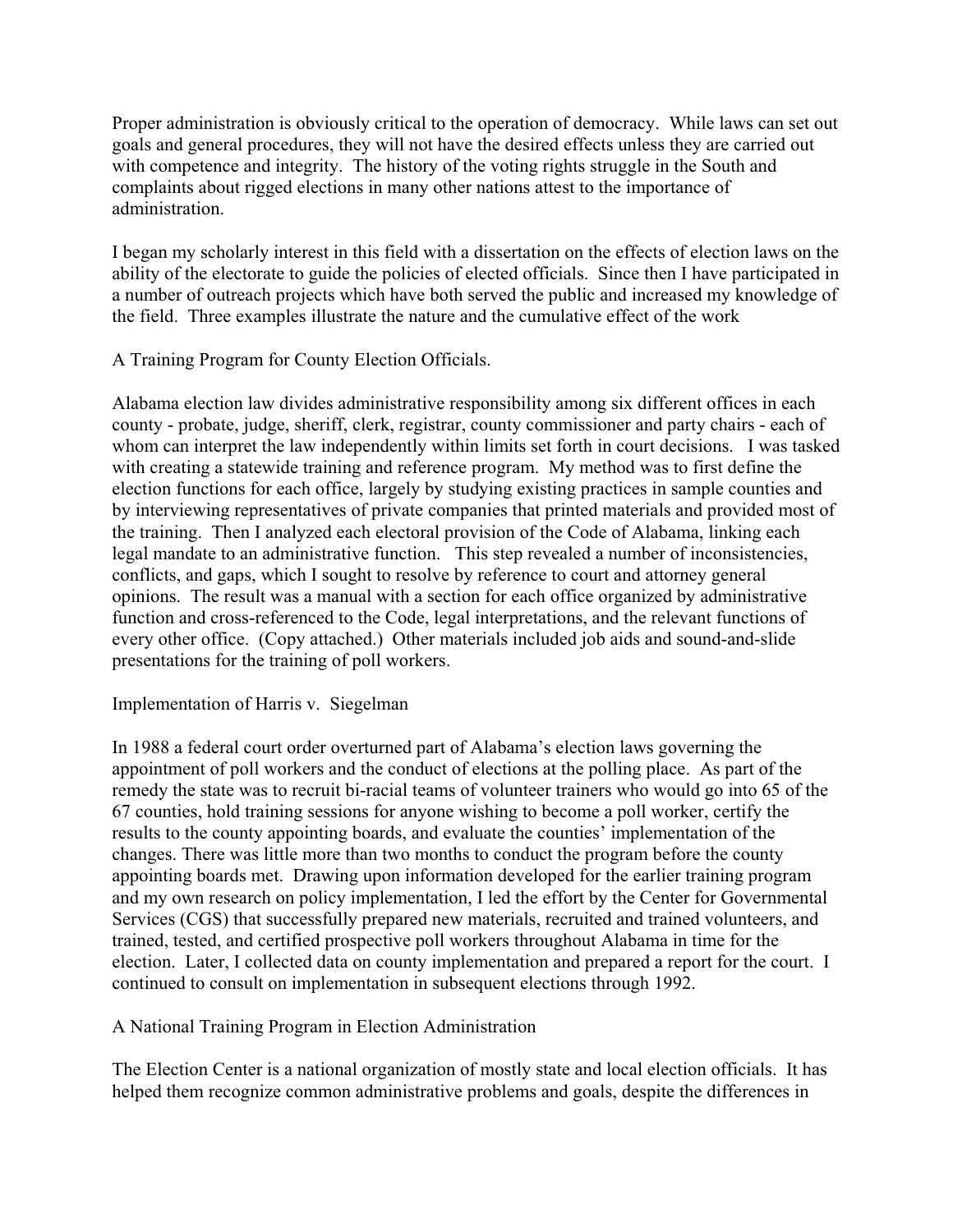state law and administrative structures. Ever since a series of state workshops sponsored by the Federal Election Commission in the early 1980s, officials had been discussing the need to professionalize their work. There is no degree program to prepare people for careers as election officials and, until recently, there was no certification program. In 1992 the Election Center asked me to help create a certification program. For several years I developed and taught most of the courses and relied on faculty from other institutions for the rest. Then we decided to recruit and rely exclusively upon the Auburn MPA (Master of Public Administration) faculty. Representatives of the Election Center came to Auburn, met with the faculty, and together we designed a series of courses which applied general theories of public administration to the more specialized field of election administration. We now have a basic program consisting of twelve CEU courses, each consisting of nine hours of instruction over a day and a half. We offer over at least ten courses a year at various locations around the nation. The program is self-supporting.

## **b. Mission**.

The training program for Alabama election officials was within the mission of Office of Public Service and Research (later renamed the Center for Governmental Services) where I served as assistant director on a one-half time appointment. Later, the mission of election administration was adopted by the Master of Public Administration Program within the Department of Political Science, which is my home department.

### **c. Scholarship.**

My work in election administration draws upon three important fields of political science: elections, public administration, and - to a lesser extent - constitutional law. The *Alabama Election Officials' Handbook* required an analysis of administrative functions as they flowed through multiple offices, most of which did not have elections as their primary responsibility. The training and reference materials were distributed to each every county in Alabama and examples were given by the Federal Election Commission to several other states.

This analysis of Alabama law and practice later proved essential to the rapid implementation of *Harris v. Siegelman*. For example, it allowed me to quickly identify a practical conflict between a proposed requirement and a federal statute. In addition, I drew very heavily on the implementation literature, including theory that Larry O'Toole and I had developed (Prof. Y and O'Toole, 1979; O'Toole and Prof. Y, 1984). The experience with volunteers subsequently formed the basis of another research article (Prof. Y and Brudney, 1991).

The curriculum for the Election Center is based largely on elements of the Auburn MPA program, for which I was the first director. The classes are participatory and, in effect, the Auburn instructors test the applicability of public administration theory against the experiences of full-time election administrators from all over the United States.

The three activities just described and others listed in Part 2 all contribute to a body of knowledge in the field. Evidence of recognition includes: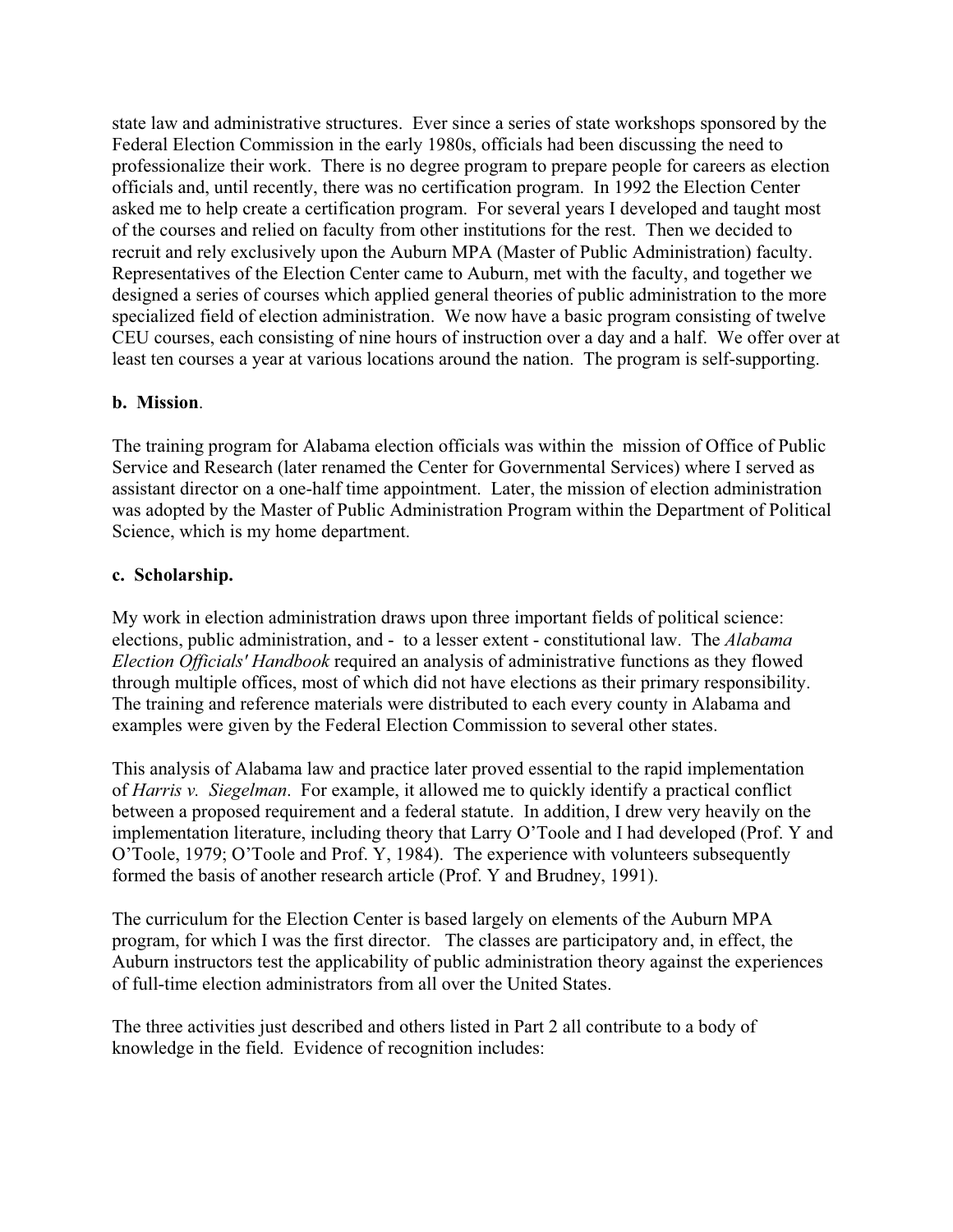- • Peer review and certification of the *Alabama Election Officials' Handbook* by the the Southeastern Consortium of Public Administration (SCUPSO).
- The Alabama training program receiving the 1982 outstanding project award from SCUPSO.
- The Auburn University Excellence in Extension award in 1989 for the implementation of *Harris v. Siegelman*.
- Sole-source contracts from the Federal Election Commission to conduct the motor voter and mail registration studies.
- The only faculty member invited by the Federal Election Commission to participate in a series of national workshops preparing for the implementation of the National Voter Registration Act of 1993.
- The 1996 National University Continuing Education Association award for the Outstanding New Non-Credit Program.

# **d. Impact**.

The direct beneficiaries of these activities have been state and local election officials. (See attached letters.) The Alabama Election Officials Handbook, videos, and job aids were distributed to election officials throughout Alabama. The federal reports were distributed to every state and to government depository libraries. They are also available from the Federal Election Commission. The Election Center manual was also distributed to every state. The newsletters were distributed to public affairs mailing lists in their respective states (Alabama, South Carolina, and Virginia). The newsletters represent continuing public affairs education programs by state universities. I was invited to prepare the report in each case.

The number of invited presentations to meetings of election officials in Alabama and other states are one measure of impact. The fact that 66 of 67 Alabama counties have adopted electronic voting equipment and successfully held hundreds of elections under the rules I drafted is another. Impacts of the Harris v. Siegelman implementation included the training and appointment of approximately 13,000 poll workers, who are representative of their county populations, and the satisfaction of the court order, in which the Governor, Attorney General, and Secretary of State were defendants. To date the Election Center program has had 494 participants from throughout the United States and has produced 142 graduates. It has involved seven additional Auburn faculty in a new form of outreach.

An expected impact that cannot be observed directly is the eventual professionalization of election administration in the United States. The literature on professionalism points to the importance of a distinct body of knowledge and an educational program as necessary conditions. The AU - Election Center program is the only certification program for election officials in the United States. It provides not only a common information base but also opportunities for administrators from around the county to interact and develop a heightened sense of mutual responsibility. A major step in that direction was the adoption of the first Code of Ethics for election administrators in the United States. Dr. Christa Slaton, one of the Auburn MPA faculty recruited for the program, worked with recent graduates to produce the Code.